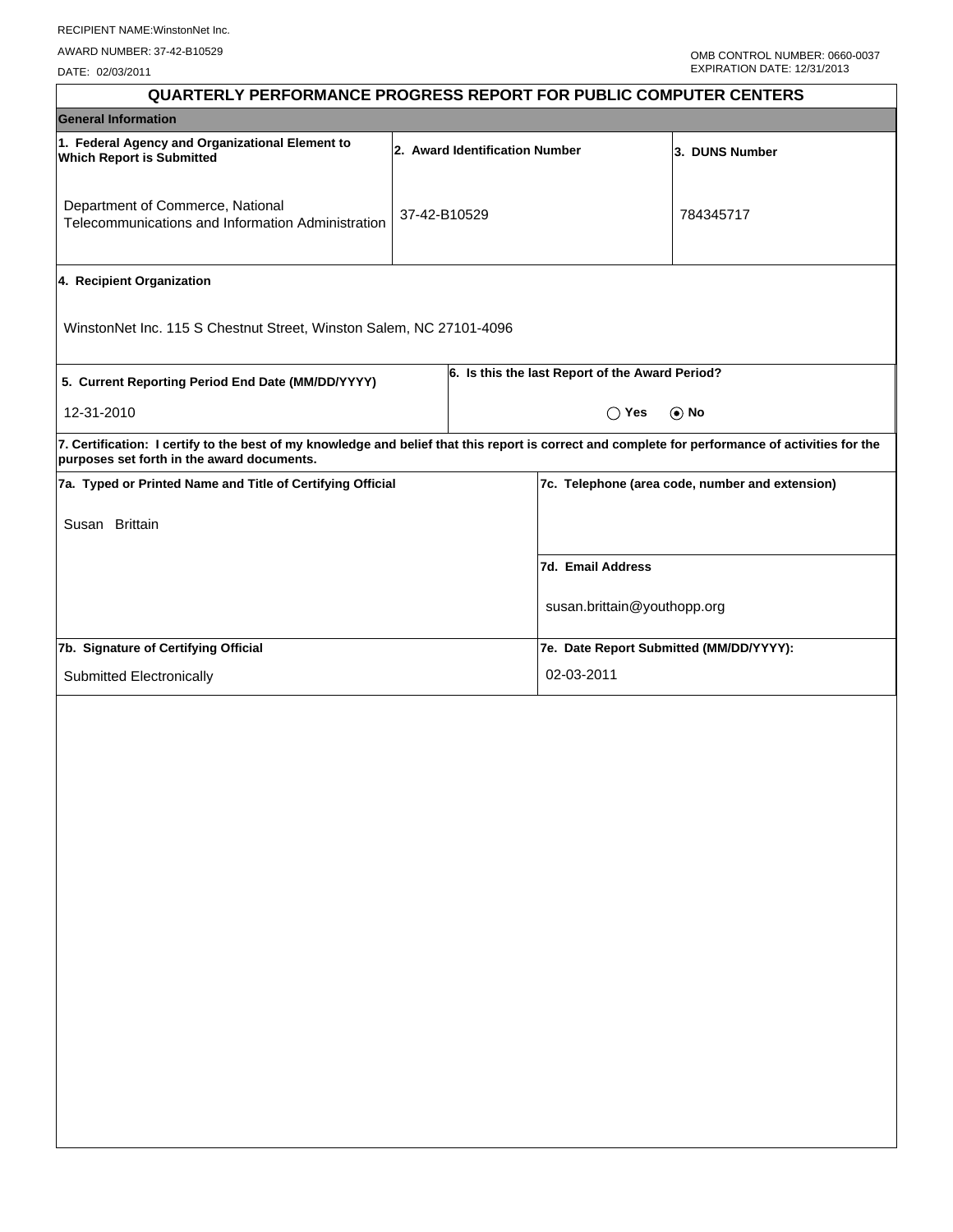AWARD NUMBER: 37-42-B10529 DATE: 02/03/2011

**Project Indicators (This Quarter)**

## **1. Please describe significant project accomplishments completed during this quarter (600 words or less).**

WinstonNet completed a detailed RFP for laptop computers and has chosen a vendor who will deliver the computers in January 2011. RFP's for thin client's and furniture have been started and will be completed by the end of January 2011. Mango Software (Language) has been purchased and is available in all county public libraries. As public computer labs are upgraded, the software will be available to them as well. A job description for a bi-lingual instructor was completed last quarter, and candidates were interviewed and screened in this quarter. An instructor has been hired and will begin work in January 2011. Computers have been ordered for the new Forsyth Tech labs with an estimated arrival date of January 14, 2011. Computer training programs are ongoing.

**2. Please provide the percent complete for the following key milestones in your project. Write "0" in the Percent Complete column and "N/ A" in the Narrative column if your project does not include this activity. If you provided additional milestones in your baseline report, please insert them at the bottom of the table. Figures should be reported cumulatively from award inception to the end of the most recent reporting quarter. Please provide a narrative description if the percent complete is different from the target provided in your baseline plan (300 words or less).**

|      | <b>Milestone</b>                         | <b>Percent</b><br>Complete | Narrative (describe your reasons for any variance from the baseline<br>plan or any other relevant information) |
|------|------------------------------------------|----------------------------|----------------------------------------------------------------------------------------------------------------|
|      | 2.a. Overall Project                     | 5                          | N/A                                                                                                            |
| 2.b. | <b>Equipment / Supply Purchases</b>      |                            | Progress reported in Question 4 below                                                                          |
|      | 2.c. Public Computer Centers Established |                            | Progress reported in Question 4 below                                                                          |
| 2.d. | <b>Public Computer Centers Improved</b>  |                            | Progress reported in Question 4 below                                                                          |
| 2.e. | <b>New Workstations Installed</b>        |                            | Progress reported in Question 4 below                                                                          |
| 2.f. | <b>Existing Workstations Upgraded</b>    |                            | Progress reported in Question 4 below                                                                          |
| 2.q. | <b>Outreach Activities</b>               |                            | Progress reported in Question 4 below                                                                          |
| 2.h. | <b>Training Programs</b>                 |                            | Progress reported in Question 4 below                                                                          |
| 2.i. | Other (please specify):                  |                            | Progress reported in Question 4 below                                                                          |

**3. Please describe any challenges or issues faced during this past quarter in achieving planned progress against the project milestones listed above. In particular, please identify any areas or issues where technical assistance from the BTOP program may be useful (600 words or less).**

**4. Please provide actual total numbers to date or typical averages for the following key indicators, as specified in the question. Write "0" in the Total column and "N/A" in the Narrative column if your project does not include this activity. Unless otherwise indicated below, figures should be reported cumulatively from award inception to the end of the most recent reporting quarter. Please provide a narrative explanation if the total is different from the target provided in your baseline plan (300 words or less).** 

|                                                                                                                            | Indicator                                                                                                                    | <b>Total</b> | Narrative (describe your reasons for any variance from the baseline<br>plan or any other relevant information)                      |  |  |  |
|----------------------------------------------------------------------------------------------------------------------------|------------------------------------------------------------------------------------------------------------------------------|--------------|-------------------------------------------------------------------------------------------------------------------------------------|--|--|--|
|                                                                                                                            | New workstations installed and available<br>$4.a.$ to the public                                                             | 0            | N/A                                                                                                                                 |  |  |  |
|                                                                                                                            | 4.b. Average users per week (NOT cumulative)                                                                                 | 10.000       | Our Baseline Report shows 10,285 users per week. To date,<br>10,000 users is a more typical number of weekly users for our<br>labs. |  |  |  |
|                                                                                                                            | 4.c. Number of PCCs with upgraded broadband $\Big _0$<br><b>connectivity</b>                                                 |              | N/A                                                                                                                                 |  |  |  |
|                                                                                                                            | 4.d. Number of PCCs with new broadband<br>lwireless connectivitv                                                             | 0            | N/A                                                                                                                                 |  |  |  |
|                                                                                                                            | Number of additional hours per week<br>4.e. existing and new PCCs are open to the<br><b>public as a result of BTOP funds</b> | $\Omega$     | N/A                                                                                                                                 |  |  |  |
| 5. Training Programs . In the chart below, please describe the training programs provided at each of your RTOP-funded PCCs |                                                                                                                              |              |                                                                                                                                     |  |  |  |

**5. Training Programs. In the chart below, please describe the training programs provided at each of your BTOP-funded PCCs.**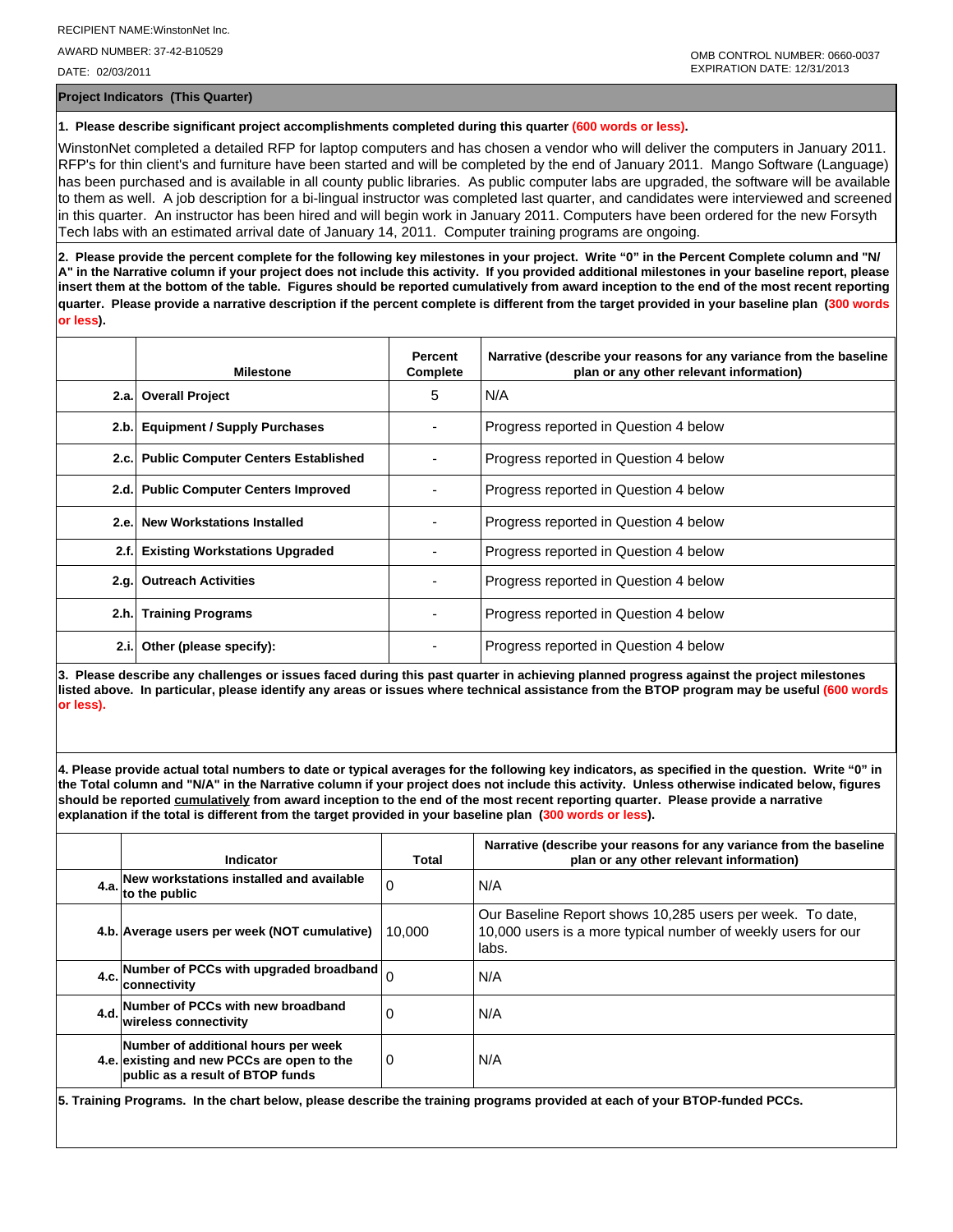RECIPIENT NAME:WinstonNet Inc.

AWARD NUMBER: 37-42-B10529 DATE: 02/03/2011

| <b>Name of Training Program</b>  | Length of Program (per hour<br>basis) | <b>Number of Participants per</b><br>Program | <b>Number of Training Hours per</b><br>Program |  |  |
|----------------------------------|---------------------------------------|----------------------------------------------|------------------------------------------------|--|--|
| Ancestry Search                  | $\overline{c}$                        | $\,8\,$                                      | 16                                             |  |  |
| Basics for Persons w/Disability  | $\overline{c}$                        | 15                                           | 30                                             |  |  |
| Caring for Your Home<br>Computer | $\overline{c}$                        | 3                                            | $\,6\,$                                        |  |  |
| Computer ABC's                   | 3                                     | 10                                           | 30                                             |  |  |
| Computer ABC's                   | $\overline{2}$                        | 78                                           | 156                                            |  |  |
| Drop-In Job Seeker's Lab         | $\overline{c}$                        | 188                                          | 376                                            |  |  |
| Excel                            | $\overline{2}$                        | 34                                           | 68                                             |  |  |
| Internet Basics w/E-Mail         | 3                                     | 3                                            | $\boldsymbol{9}$                               |  |  |
| Keyboarding                      | $\mathbf{1}$                          | 63                                           | 63                                             |  |  |
| PowerPoint                       | $\overline{2}$                        | 27                                           | 54                                             |  |  |
| Shepherd's Center - Advanced     | 2                                     | 90                                           | 180                                            |  |  |
| Shepherd's Center-Intermediate   | 2                                     | 20                                           | 40                                             |  |  |
| <b>Word Basics</b>               | 1                                     | 12                                           | 12                                             |  |  |
| Downloading E-Books              | 2                                     | 21                                           | 42                                             |  |  |
| Publisher                        | 3                                     | 11                                           | 33                                             |  |  |
| Shepherd's Center-Beginner       | 2                                     | 110                                          | 220                                            |  |  |
| Survive & Thrive Job Training    | $\overline{c}$                        | 13                                           | 26                                             |  |  |
| <b>Word Basics</b>               | 3                                     | 5                                            | 15                                             |  |  |
| Keeping Up With the Grandkids    | $\overline{c}$                        | 100                                          | 200                                            |  |  |
| Urban League-Seniors             | $\mathbf{1}$                          | 80                                           | 80                                             |  |  |
| Tutoring                         | $\mathbf{1}$                          | 2,645                                        | 2,645                                          |  |  |
| Beginner Classes-YMCA            | $\overline{c}$                        | 228                                          | 456                                            |  |  |
| School Tech Classes              | $\mathbf{1}$                          | 2,900                                        | 2,900                                          |  |  |
| Advanced Microsoft Word          | $\mathbf{1}$                          | 18                                           | 18                                             |  |  |
| Computer ABC's in Spanish        | 3                                     | 16                                           | 48                                             |  |  |
| Internet Basics w/E-Mail         | $\overline{a}$                        | 10                                           | 20                                             |  |  |
| Quickbooks                       | $\mathbf{3}$                          | 13                                           | 39                                             |  |  |
| <b>Word Basics</b>               | $\overline{c}$                        | 36                                           | 72                                             |  |  |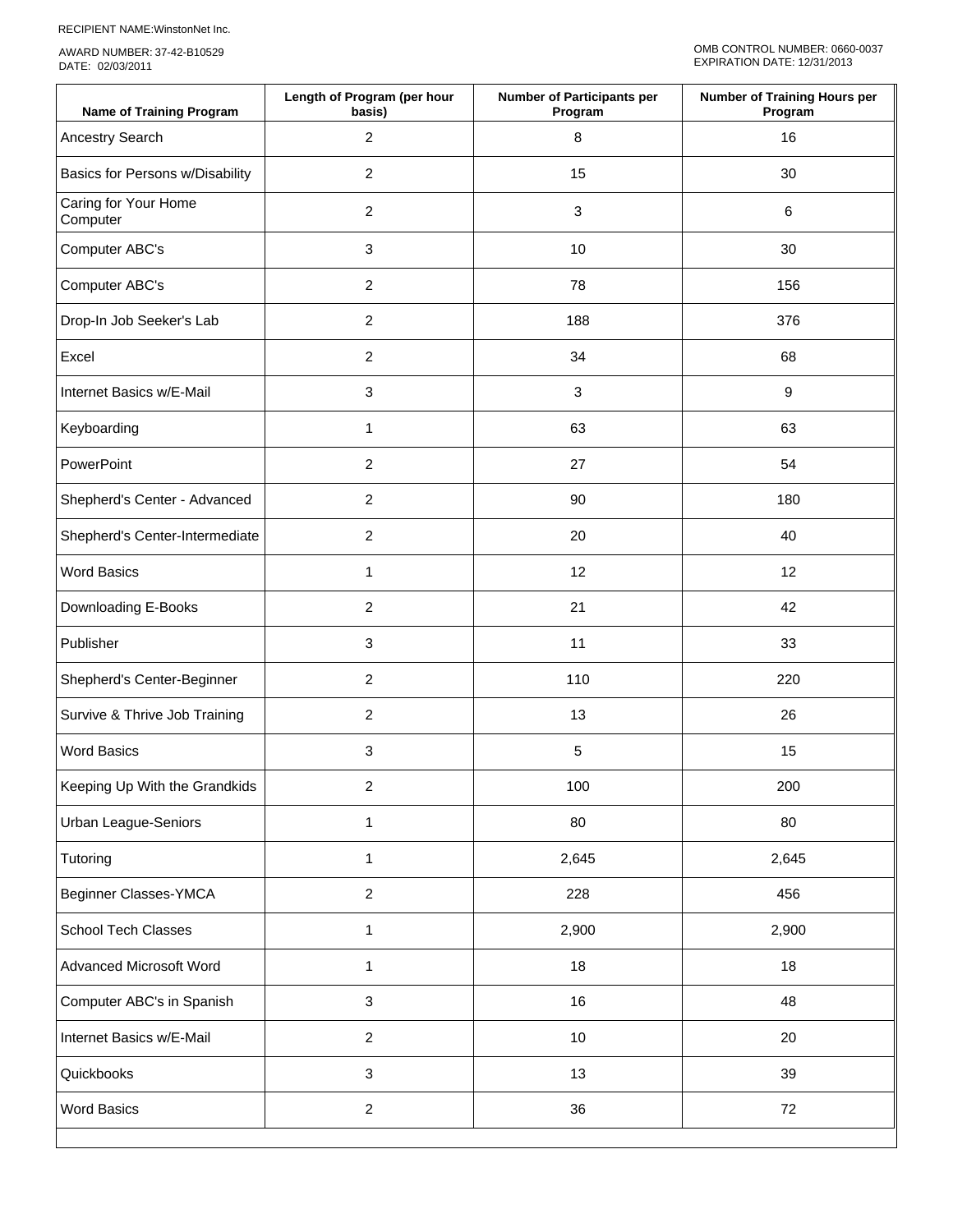RECIPIENT NAME:WinstonNet Inc.

AWARD NUMBER: 37-42-B10529

| DATE: 02/03/2011                     |                      |                         | EXPIRATION DATE: 12/31/2013 |  |
|--------------------------------------|----------------------|-------------------------|-----------------------------|--|
| Teen Tech Lab                        | $\mathbf{1}$         | $\,6\,$                 | $\,6$                       |  |
| Basics of Selling Online             | $\mathbf{3}$         | $16\,$                  | 48<br>$\mathbf{1}$          |  |
| College Bound-Preparing for<br>Exams | $\mathbf{1}$         | $\mathbf{1}$            |                             |  |
|                                      | Add Training Program | Remove Training Program |                             |  |
|                                      |                      |                         |                             |  |
|                                      |                      |                         |                             |  |
|                                      |                      |                         |                             |  |
|                                      |                      |                         |                             |  |
|                                      |                      |                         |                             |  |
|                                      |                      |                         |                             |  |
|                                      |                      |                         |                             |  |
|                                      |                      |                         |                             |  |
|                                      |                      |                         |                             |  |
|                                      |                      |                         |                             |  |
|                                      |                      |                         |                             |  |
|                                      |                      |                         |                             |  |
|                                      |                      |                         |                             |  |
|                                      |                      |                         |                             |  |
|                                      |                      |                         |                             |  |
|                                      |                      |                         |                             |  |
|                                      |                      |                         |                             |  |
|                                      |                      |                         |                             |  |
|                                      |                      |                         |                             |  |
|                                      |                      |                         |                             |  |
|                                      |                      |                         |                             |  |
|                                      |                      |                         |                             |  |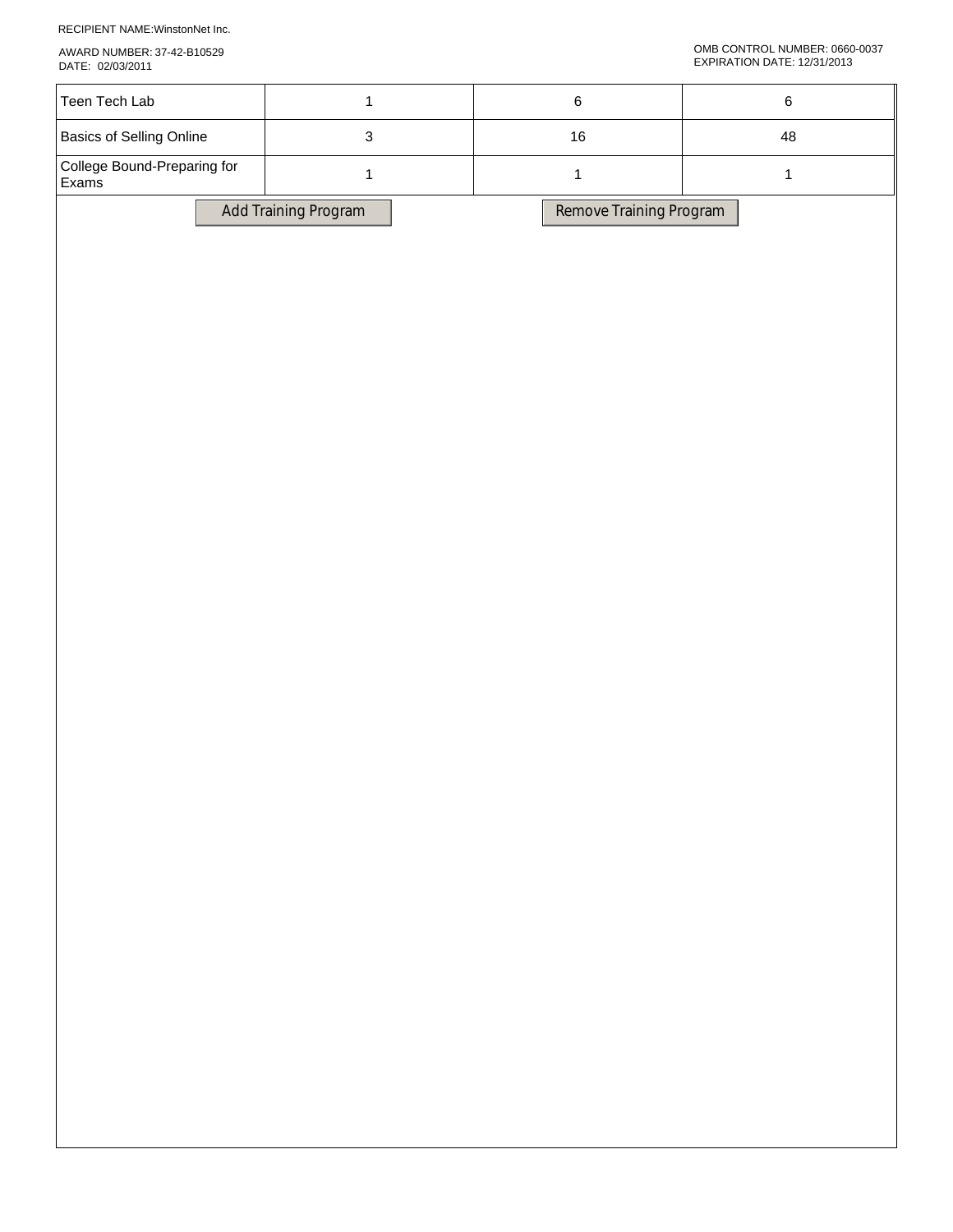AWARD NUMBER: 37-42-B10529 DATE: 02/03/2011

**Project Indicators (Next Quarter)**

**1. Please describe significant project accomplishments planned for completion during the next quarter (600 words or less).**

n the January - March 2011 quarter, WinstonNet plans to have 131 new workstations installed and available to the public at the six Forsyth Tech computer labs. RFP's for desktop computers, computer servers, furnishings and software will be completed and issued for upgrading the existing WinstonNet labs and four new labs. A bi-lingual instrutor will begin teaching classes in Spanish at various labs. Computer training classes are on-going.

**2. Please provide the percent complete anticipated for the following key milestones in your project as of the end of the next quarter. Write "0" in the second column if your project does not include this activity. Figures should be reported cumulatively from award inception to the end of the next reporting quarter. Please provide a narrative description if the planned percent complete is different from the target provided in your baseline plan (300 words or less).**

|      | <b>Milestone</b>                         | <b>Planned</b><br><b>Percent</b><br>Complete | Narrative (describe reasons for any variance from baseline plan<br>or any relevant information) |
|------|------------------------------------------|----------------------------------------------|-------------------------------------------------------------------------------------------------|
|      | 2.a. Overall Project                     | 22                                           | N/A                                                                                             |
|      | 2.b. Equipment / Supply Purchases        |                                              | Milestone Data Not Required                                                                     |
|      | 2.c. Public Computer Centers Established |                                              | Milestone Data Not Required                                                                     |
|      | 2.d. Public Computer Centers Improved    |                                              | Milestone Data Not Required                                                                     |
|      | 2.e. New Workstations Installed          | $\overline{\phantom{0}}$                     | Milestone Data Not Required                                                                     |
| 2.f. | <b>Existing Workstations Upgraded</b>    |                                              | Milestone Data Not Required                                                                     |
| 2.g. | <b>Outreach Activities</b>               |                                              | Milestone Data Not Required                                                                     |
|      | 2.h. Training Programs                   | ٠                                            | Milestone Data Not Required                                                                     |
| 2.i. | Other (please specify):                  | ٠                                            | Milestone Data Not Required                                                                     |

**3. Please describe any challenges or issues anticipated during the next quarter that may impact planned progress against the project milestones listed above. In particular, please identify any areas or issues where technical assistance from the BTOP program may be useful (600 words or less).**

None.